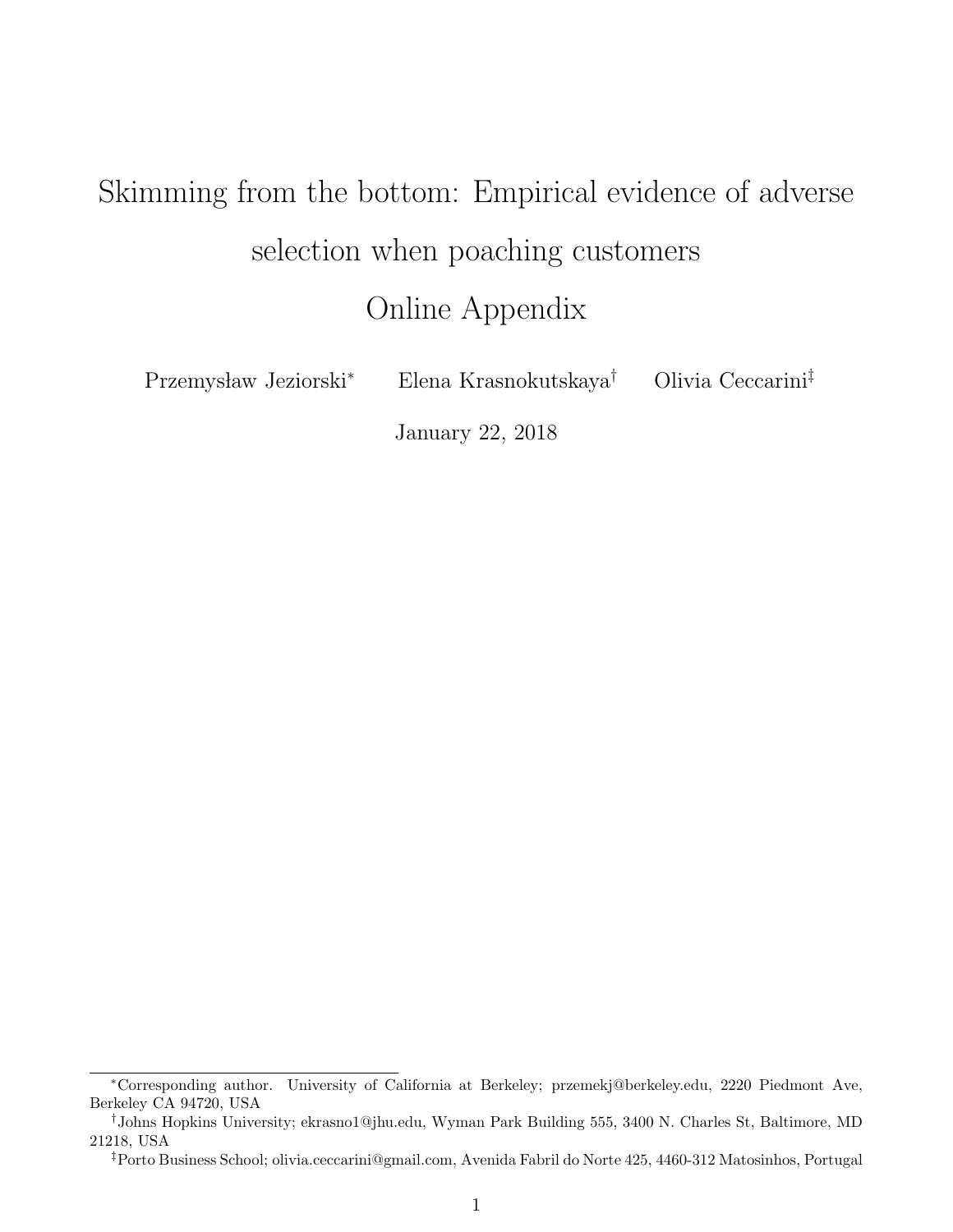This online appendix contains supplementary material to (taken our for submission). First section contains supplementary descriptive analysis, and alternative specifications of the reduced for equations. Second section contains supplementary structural analysis including: asymmetric pricing, estimation with larger data set, and alternative specifications of the structural equations.

### A Supplementary descriptive analysis

Panel A of Figure [1](#page-1-0) depicts the empirical distribution of risk in the population as predicted by Poisson model. We use this distribution to show the gap between switchers and non-switchers in the context of the overall variation in risk. We find that the average non-switcher is at the 46th percentile of the distribution of risk in the population, while the average non-switcher is at the 67th percentile.

Similarly, according to Panel B of Figure [1,](#page-1-0) the average non-switcher with an excellent driving history places at the 32nd percentile of the population riskiness distribution, while the average switcher with similar history places at the 53rd percentile.



<span id="page-1-0"></span>Figure 1: Distribution of risk arrival rates as predicted by the Poisson model and comparison of the riskiness between the average switcher and the average non-switcher.

## B Supplementary structural analysis

In this appendix we present the robustness check of our results. We conducted three sets of checks: (a) we re-estimated the model using the full data set, (b) we relaxed the Assumption (ii) in Section 5.2, and (c) we re-estimated the alternative specifications of the model allowing for moral hazard, correlation between switching cost and riskiness and heterogeneous risk aversion. We show that none of the above alterations affect our results in a meaningful way.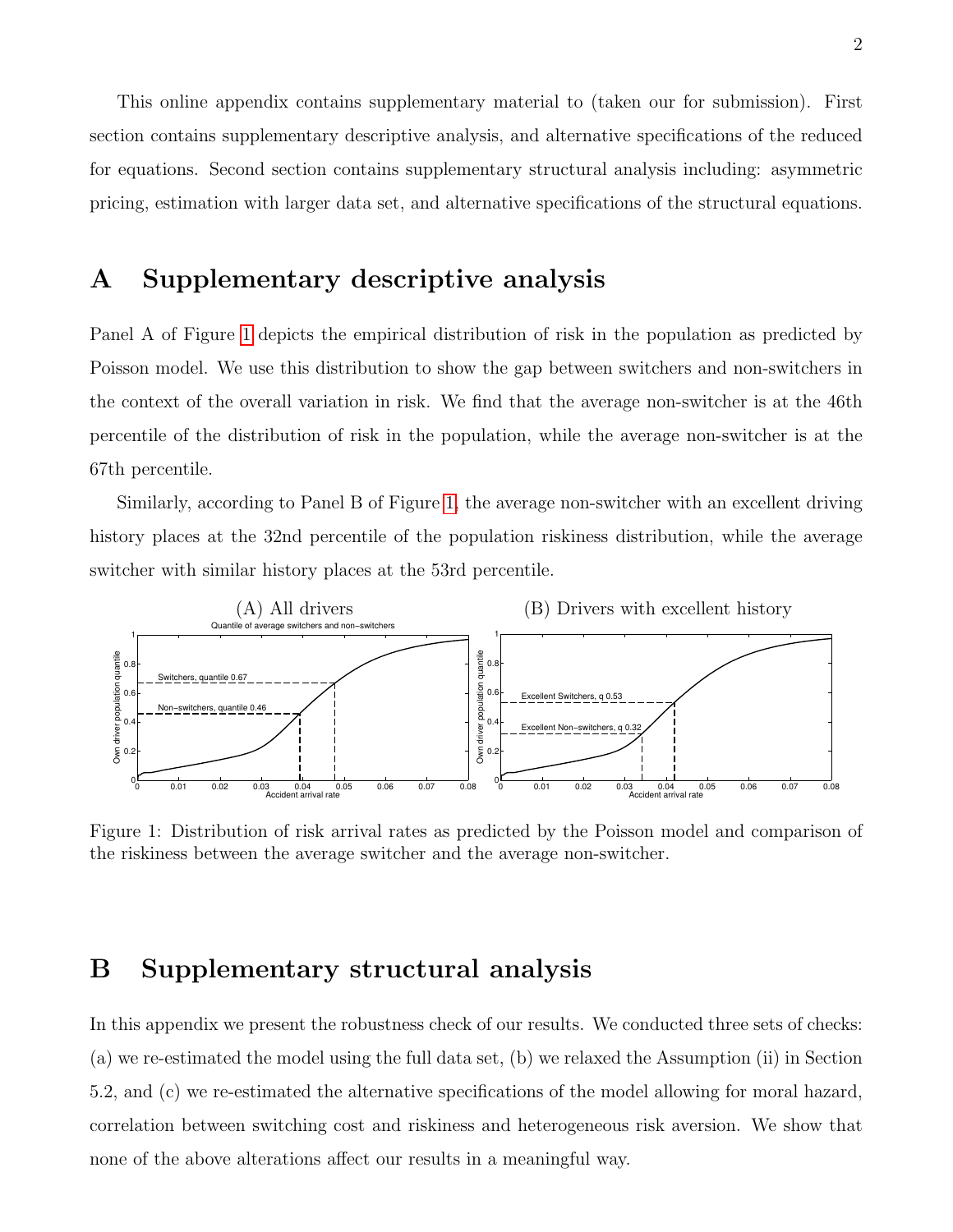#### B.1 Full data

Our main analysis is conducted on the subsample of the data composed of people driving a homogeneous, modal car in the data. The reasons are explained in Section 5.2. An alternative approach is to use the extended sample of the data and make parametric assumptions on the distribution of the riskiness conditional on car observables. Such assumptions are necessary, because the data contains a long tail of heterogeneous cars. As explained earlier, the parametric approach with full data trades off internal validity for some the external validity, i.e. the ability to generalize our results to the full population of drivers within the company.

We choose 15 most popular makes of cars in the data, which composes more than 95% of the data set. To maximize flexibility we use car make fixed effects for risk central tendency, risk aversion and outside option. We do not allow the switching cost to vary across car makes. Heterogeneity in switching cost across car makes is theoretically separately identified from the heterogeneity in outside option, however, it proves hard to identify in practice given the variation in our data. Specifically, the specification with both outside option and search cost variation across car makes generates statistically homogeneous estimates of switching cost. We also allow for linear impact of car value, weight, and horse power on the risk central tendency, risk aversion and outside option.

In Table [B3](#page-7-0) we report make fixed effects and linear parameters on car characteristics. We note large variability in risk distribution across car makes, with BMW drivers being the safest, and Ford drivers being the most risky. This difference can be explained by technological differences across cars, such as, breaking distance and traction control, as well as, by the selection of different drivers to cars. For example, BMW tends to attract older population due its high price. We also observe that large variation in risk aversion across car makes, with BMW drivers being the closest to risk neutral and Fiat drivers being the most risk averse. This directly reflects the fact that BMW drivers purchases less comprehensive coverage than, for example, Fiat drivers, relatively to its price and actuarial value. We observe similar value in outside option across car makes. This is perhaps not surprising since most consumers are likely to face similar substitutes to driving.

Bottom three rows of Table [B3](#page-7-0) contain slope coefficients for car characteristics. These coefficients multiply demeaned value of a car characteristic, such that the fixed effects reflect the differences across car makes for an average value of the characteristic in the data. We find expected signs of these coefficients. Car value increases risk aversion and decreases outside option.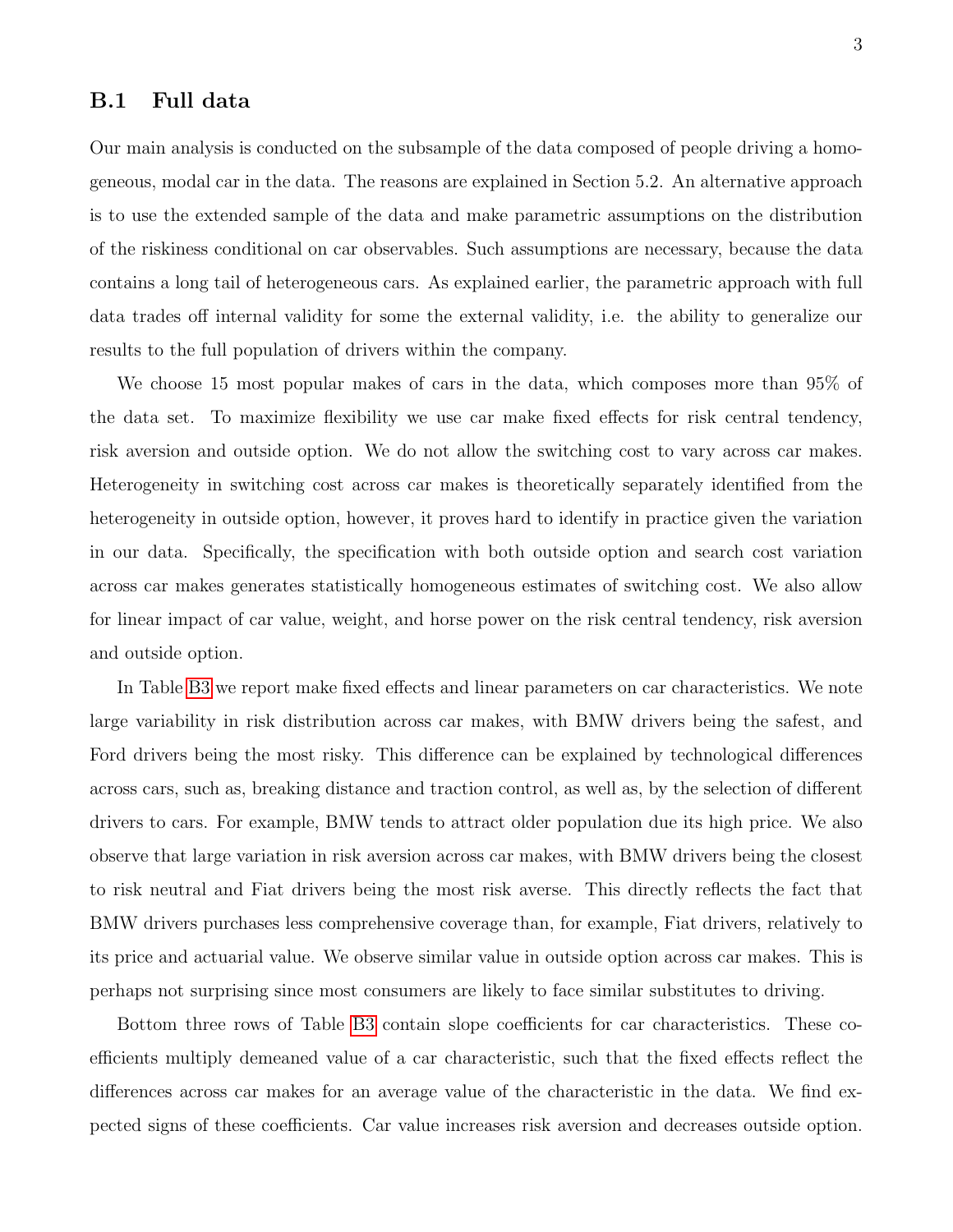Car weight and horse power and largely unimportant. Notably horse power decreases outside option which reflects that richer people have higher disutility of not driving.

The remaining coefficients are quite similar to the main specification, suggesting that our main results are generalizable beyond that model car make and model. In particular, risk variability and switching costs are nearly identical across both data sets. The model estimated on the full data generates 6% switcher-stayer and 30% quitter-stayer riskiness gaps, which is statistically different from our main estimates (8%, and 31%, respectively), but generates economically similar conclusions.

#### B.2 Asymmetric pricing

In this section of the appendix we present the robustness check of our results to relaxing the Assumption (ii) in Section 5.2. This assumption states that the companies play a symmetric pricing equilibrium. To investigate if this assumption influences our findings we re-estimated our model under several asymmetric pricing schemes.

We consider a duopoly industry structure in which Firm A is the observed firm, and Firm B the unobserved competitor. We implement the pricing adjustments by shifting the mass of B's discretionary discount distribution in an analogous way as in Section 5.4. The size of the shift is computed by setting the discount distribution of Firm A at the distribution estimated using the baseline model, and choosing the discount distribution of Firm  $B$  to yield x percentage lower expected discount. Both discount distributions are re-estimated, while keeping the size of the shift constant. We consider 6 values of x, that is,  $x \in \{\pm 30\%, \pm 20\%, \pm 10\%\}$ . Since the insurance market in Portugal is competitive, such range is likely to contain the possible asymmetries in our sample. Subsequently, we fully re-estimate the model for the 6 cases.

The results of this exercise are presented in Table [B2.](#page-6-0) We find that changing the price charged by the competitor has a moderate effect on the point estimates of the primitives. The estimates of the parameters gathering the distribution of risk are remarkably robust. In particular, the vast majority of the risk estimates fall within the 95% confidence intervals of the baseline estimates. The same is true for the parameters gathering risk aversion. We see more variability in the estimates of search cost and disutility of not driving. This is somewhat not surprising, since the incentives to switch depend on the competitor's price distribution. Specifically, higher competitor's price generates less incentives to switch, thus, we need lower search cost (and disutility of not driving) to rationalize the churn rate in the data. The lowest estimate of the search cost is 12.2 utils, which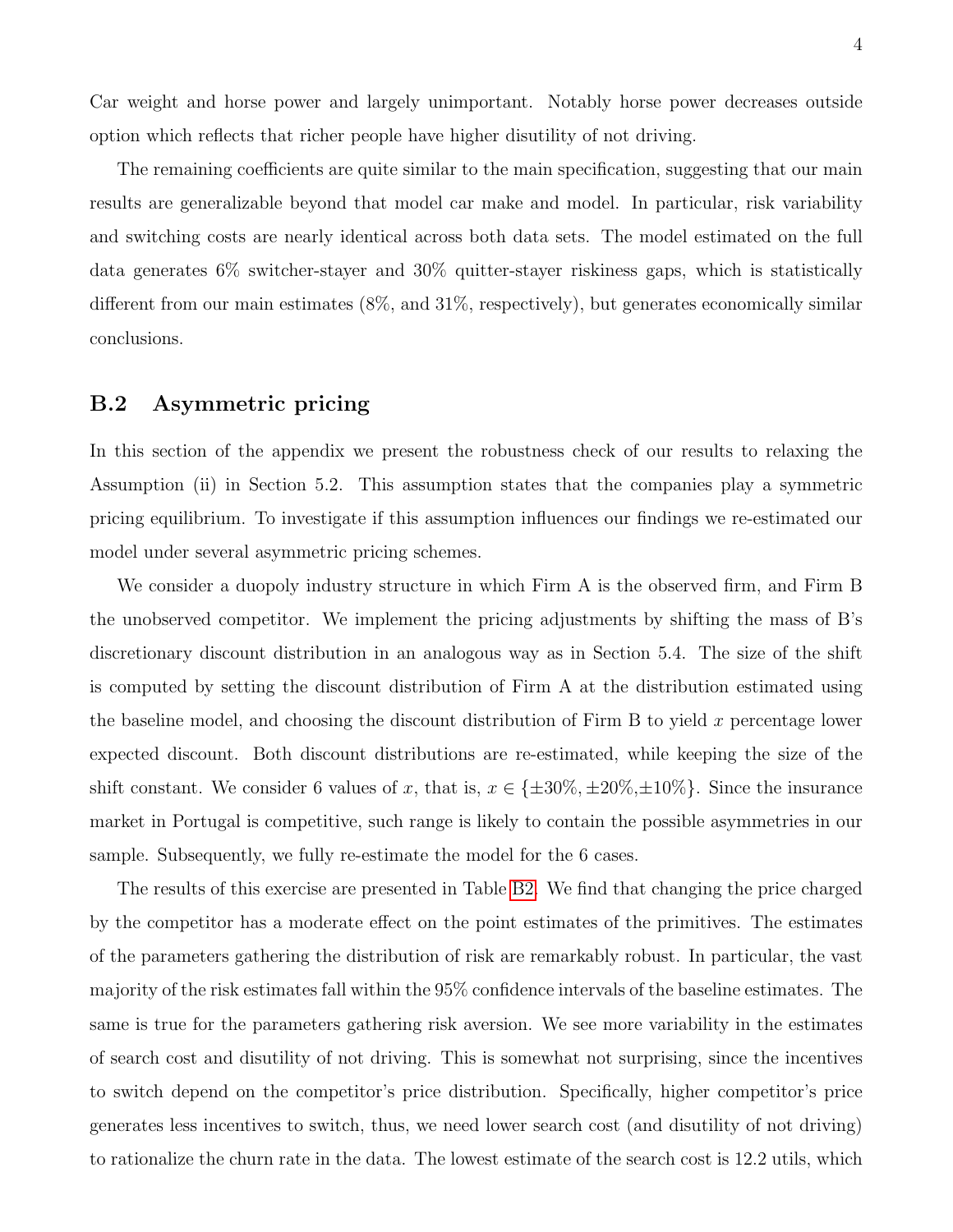is equivalent to  $\in \{96, \text{ and the highest estimate amounts to 18, which is equivalent to } \in \{143.$ 

The main objective of the structural estimation is to show that a simple search model with competition can generate the stayer–switcher riskiness gap observed in the raw data. For this reason, it is important to assess the impact of the variability in the search cost estimates on the ability of the model to explain the stayer–switcher gap. The last two rows of the Table [B2](#page-6-0) present the predicted stayer–switcher and stayer–quitter riskiness gaps for all pricing configurations. For every considered case, we find a sizable riskiness gap. Stayer–switcher gap varies between 6% and 11%, that being within 95% confidence interval of reduced form estimator presented in Section 4. The stayer–quitter gap varies between 29% and 36%. All in all, riskiness gaps obtain without assuming symmetric equilibrium.

#### B.3 Alternative specifications

We estimate three alternative specifications capturing extra economic dimensions possibly present in our setting. First row of the Table [B5](#page-9-0) contains estimates accounting for possible correlation between search costs and riskiness. Our main specification assumes that these two random coefficients are independent, see discussion in Footnotes 18 and 19 of the main manuscript. We reestimate the version of the model accounting for this correlation by modeling the conditional distribution of search cost as extreme value with mean  $E[F|\lambda_i] = F_0 + \rho \lambda_i$  and estimated dispersion parameter  $\sigma_{\epsilon}$ . This allows to keep convenient logit formulation. To implement simulated GMM estimated of this model we draw  $\lambda_i$  for each individual and use conditional distribution of switching cost for that individual where appropriate. We estimate statistically significant correlation of search cost and riskiness. In particular, we show that only the most risky individuals have statistically significant search costs. We find that the model with correlation generates 40% larger riskiness gap. Thus, little more than than 60% of the adverse selection is related to the contract structure, while the remaining adverse selection is a result of the correlation in the primitives. Results from our main specification should be regarded as conservative.

Second row of the Table [B5](#page-9-0) contains the estimates of the model that allows for heterogeneous risk aversion. We calibrate the dispersion of the risk aversion in the population using the numbers from [Jeziorski et al.](#page-10-0) [\(2017\)](#page-10-0), who estimate the size of unobserved risk heterogeneity in the subsample of our data. One caveat that complicates the calibration is that [Jeziorski et al.](#page-10-0) [\(2017\)](#page-10-0) use quadratic utility function, while we use exponential. For this reason, we cannot simply take the variance of their risk aversion parameter and apply it our risk aversion parameter  $\gamma$ . Instead,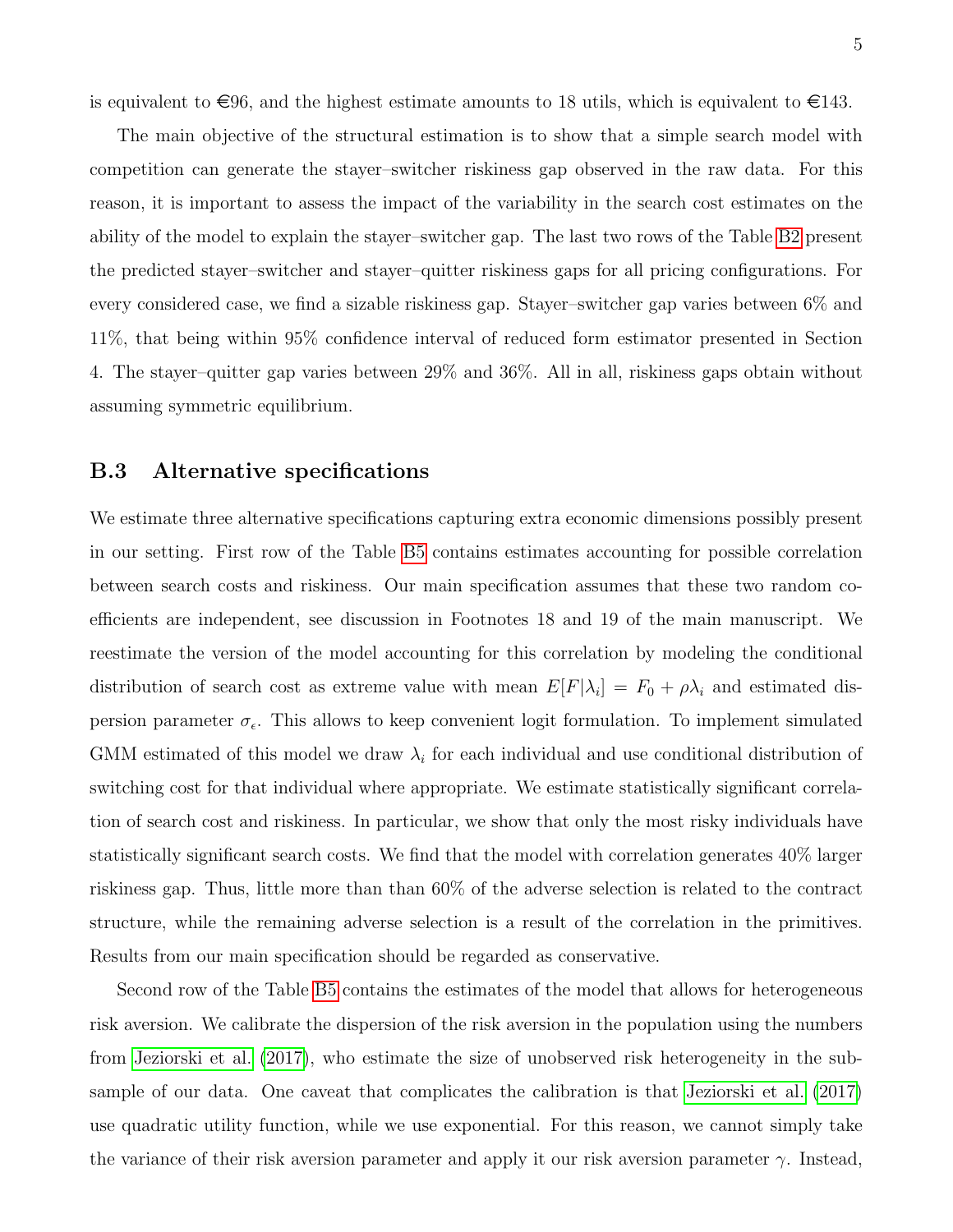we compute the dispersion of the certainty equivalent of the comprehensive contract implied by their estimates, and calibrate the variance of  $\gamma$  to generate the same dispersion. This adjustment should generate similar dispersion of preferences for extra insurance in both models, since consumer buy comprehensive contract if their certainty equivalent is larger than the premium. We find that introducing dispersion in risk aversion decreases the estimate of  $\sigma_{\epsilon}$ , which determines the dispersion of search cost in the population. This is perhaps not surprising, since heterogeneity in risk aversion is competing with heterogeneity in search cost to explain the variation in switching behavior in the data that is orthogonal to risk. At the same time, the estimate of variability in risk  $\sigma_{\lambda}$  is economically close to the one estimated using out baseline specification. More importantly, the risk gap generated by the new estimates is also economically similar. This suggests, that the source non-risk unobserved heterogeneity is less important as long as the relevant strength of risk and non-risk related heterogeneities match the switching patters in the data.

Third row of the Table [B5](#page-9-0) contains the estimates of the model that account for moral hazard. As demonstrated by [Jeziorski et al.](#page-10-0) [\(2017\)](#page-10-0), omitting moral hazard from estimation can potentially lead in the downward bias in the estimates of risk dispersion. In order to account for this bias it is important to understand the intuition behind it. In our model, risk dispersion is identified from the variation in realized risk across risk classes. The drivers in higher risk classes face stronger marginal incentives to drive well, because the penalty structure is convex. Thus, these, mostly risky drivers, may put more effort to reduce risk than, less risky drivers in lower risk classes. This will endogenously lower the riskiness gap across risk classes, making the population look more homogeneous than it actually is.

One way to account the bias to use adjusted ex-post riskiness conditional on the risk class, that accounts for endogenous risk adjustments. This should provide the first-order correction for the moral hazard bias.<sup>[1](#page-5-0)</sup> We calibrate the risk adjustments using the results obtained by [Jeziorski](#page-10-0) [et al.](#page-10-0) [\(2017\)](#page-10-0) reported in Table [B1.](#page-6-1) Accident arrival rate is adjusted by a multiplicative factor as the individual moves across risk-classes. For example, an individual with risk  $\lambda_i$  in class 1, would have risk equal to  $0.86\lambda_i$  in class 10. This is because he faces steeper incentives on the margin to drive well in class 10, as compared to class 1. Perhaps not surprisingly, we find larger dispersion

<span id="page-5-0"></span><sup>1</sup>Full estimation involving moral hazard would require exploring panel structure of the data and would add several assumptions about risk production. Since the main focus of the paper is not moral hazard across risk classes, but adverse selection during churn, we opted for the middle ground – making less assumptions and obtain first-order correction of the bias. Importantly, counterfactuals may require further corrections for moral hazard, because the risk adjustment schedule may depend on the primitives of the model. We leave this correction for further research.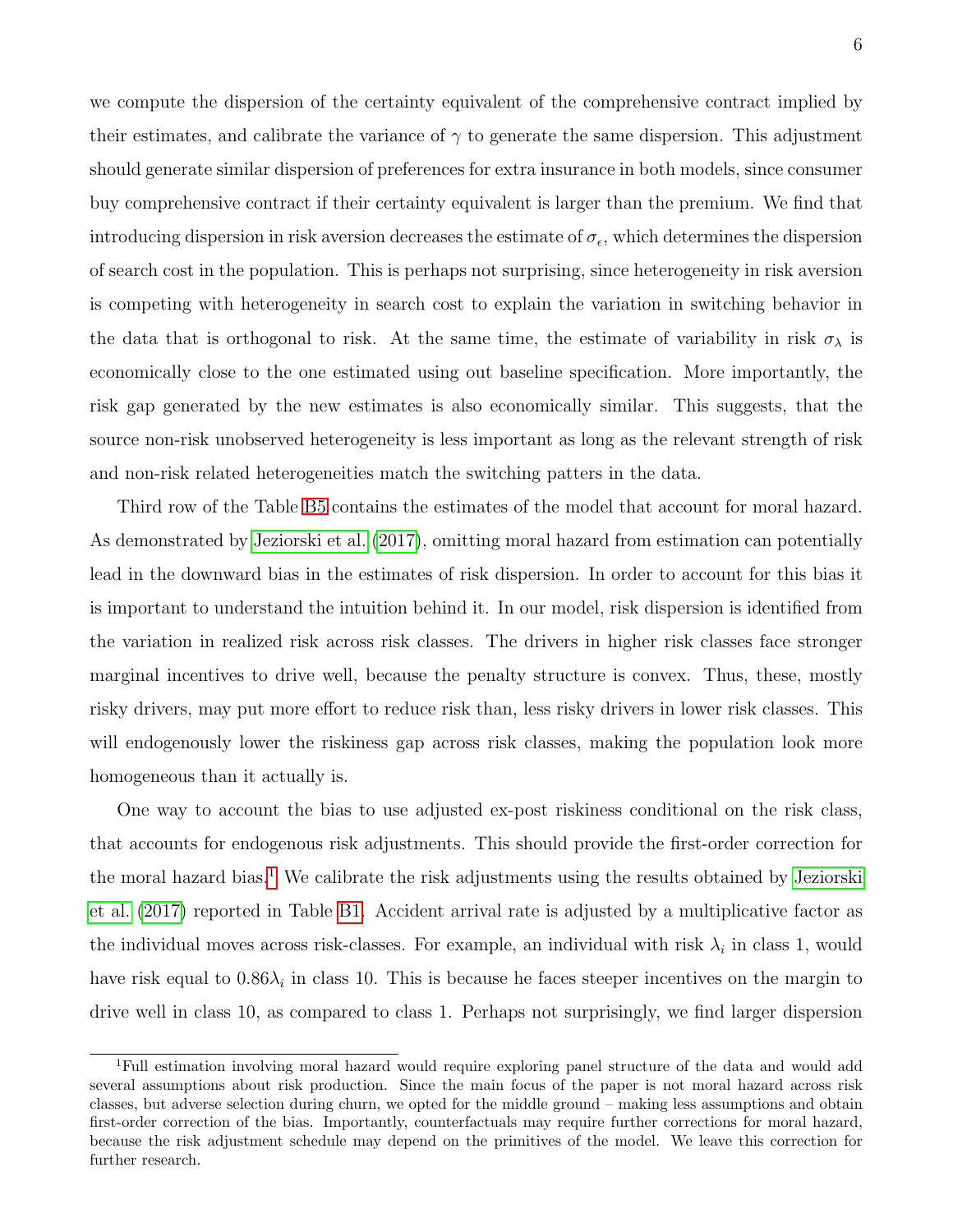| RK 1 2 3 4 5 6 7 8 9 10 11 12 13 14 15 16 17 18                                             |  |  |  |  |  |  |  |  |  |
|---------------------------------------------------------------------------------------------|--|--|--|--|--|--|--|--|--|
| Adj. 1 0.98 0.97 0.97 0.96 0.93 0.92 0.91 0.88 0.86 0.84 0.79 0.71 0.61 0.49 0.57 0.70 0.87 |  |  |  |  |  |  |  |  |  |

<span id="page-6-1"></span>Table B1: Multiplicative risk adjustment factors for moral hazard across risk classes.

|                                                            |                        | Adjustment of competitor's price |                 |                        |                        |                        |                        |  |
|------------------------------------------------------------|------------------------|----------------------------------|-----------------|------------------------|------------------------|------------------------|------------------------|--|
| Parameter                                                  | Baseline               | $-30\%$                          | $-20%$          | $-10%$                 | $+10%$                 | $+20%$                 | $+30\%$                |  |
| Risk: central tendency – $\mu_{\lambda}$                   | $0.023***$             | $0.020***$                       | $0.023***$      | $0.024***$             | $0.021***$             | $0.021***$             | $0.022***$             |  |
|                                                            | (0.002)                | (0.002)                          | (0.002)         | (0.002)                | (0.002)                | (0.002)                | (0.002)                |  |
| Risk: central tendency, zipcode 2 fe                       | $-0.004$               | $-0.004$                         | $-0.004$        | $-0.004$               | $-0.004$               | $-0.004*$              | $-0.004$               |  |
|                                                            | (0.003)                | (0.003)                          | (0.003)         | (0.003)                | (0.003)                | (0.003)                | (0.003)                |  |
| Risk: central tendency, zipcode 3 fe                       | $0.017^{***}\;$        | $0.015^{***}\,$                  | $0.018^{***}\;$ | $0.017^{***}\;$        | $0.017^{\ast\ast\ast}$ | $0.016^{\ast\ast\ast}$ | $0.012^{\ast\ast\ast}$ |  |
|                                                            | (0.003)                | (0.003)                          | (0.003)         | (0.003)                | (0.003)                | (0.003)                | (0.003)                |  |
| Risk: variability – $\sigma_{\lambda}$                     | $0.034***$             | $0.034***$                       | $0.032***$      | $0.032***$             | $0.033^{***}\;$        | $0.034***$             | $0.035***$             |  |
|                                                            | (0.002)                | (0.003)                          | (0.002)         | (0.002)                | (0.002)                | (0.003)                | (0.002)                |  |
| Risk: young multiplier – $\lambda^{YOUNG}$                 | $1.845***$             | $2.051***$                       | $1.904^{***}\;$ | $1.834***$             | $1.889***$             | $1.911***$             | $1.751^{\ast\ast\ast}$ |  |
|                                                            | (0.498)                | (0.568)                          | (0.516)         | (0.517)                | (0.504)                | (0.502)                | (0.470)                |  |
| Risk: in<br>experienced multiplier – $\lambda^{INEX}$      | $2.112***$             | $1.951***$                       | $2.142***$      | $2.152***$             | $2.108***$             | $2.057***$             | $1.904^{\ast\ast\ast}$ |  |
|                                                            | (0.699)                | (0.703)                          | (0.732)         | (0.724)                | (0.730)                | (0.687)                | (0.618)                |  |
| Risk aversion – $\gamma$                                   | $0.129^{\ast\ast\ast}$ | $0.133**$                        | $0.133***$      | $0.128***$             | $0.133***$             | $0.128***$             | $0.128***$             |  |
|                                                            | (0.022)                | (0.055)                          | (0.023)         | (0.021)                | (0.023)                | (0.026)                | (0.025)                |  |
| Search cost $(\epsilon)$                                   | $13.0*$                | $18.1*$                          | $14.8*$         | $14.0*$                | 12.2                   | 12.6                   | 12.7                   |  |
|                                                            | (7.1)                  | (10.4)                           | (8.1)           | (7.6)                  | (8.7)                  | (8.9)                  | (8.4)                  |  |
| Disutility of not driving $(\epsilon)$                     | $429.6^{\ast\ast\ast}$ | $456.6***$                       | $444.5***$      | $437.4***$             | $416.3***$             | $404.0***$             | $390.7^{\ast\ast\ast}$ |  |
|                                                            | (12.7)                 | (34.3)                           | (13.7)          | (14.2)                 | (11.9)                 | (10.7)                 | (10.7)                 |  |
| $2.5\%$ discount prob.                                     | $0.686^{\ast\ast\ast}$ | $0.720^{***}\,$                  | $0.709***$      | $0.698***$             | $0.665***$             | $0.647***$             | $0.615^{\ast\ast\ast}$ |  |
|                                                            | (0.021)                | (0.022)                          | (0.021)         | (0.021)                | (0.021)                | (0.020)                | (0.018)                |  |
| 7.5% discount prob.                                        | $0.102***$             | $0.089***$                       | $0.095***$      | $0.091***$             | $0.094***$             | $0.095***$             | $0.093***$             |  |
|                                                            | (0.005)                | (0.006)                          | (0.005)         | (0.005)                | (0.004)                | (0.004)                | (0.003)                |  |
| 12.5% discount prob.                                       | $0.075^{***}\;$        | $0.078***$                       | $0.077^{***}\;$ | $0.082***$             | $0.090***$             | $0.090***$             | $0.105^{***}\;$        |  |
|                                                            | (0.005)                | (0.006)                          | (0.006)         | (0.006)                | (0.005)                | (0.005)                | (0.004)                |  |
| 17.5% discount prob.                                       | $0.123^{\ast\ast\ast}$ | $0.103***$                       | $0.106***$      | $0.115^{\ast\ast\ast}$ | $0.137***$             | $0.154***$             | $0.175^{\ast\ast\ast}$ |  |
|                                                            | (0.010)                | (0.010)                          | (0.010)         | (0.009)                | (0.011)                | (0.011)                | (0.010)                |  |
| Variability of private shock (utils) – $\sigma_{\epsilon}$ | $0.033***$             | $0.034**$                        | $0.033***$      | $0.032***$             | $0.035***$             | $0.034***$             | $0.036***$             |  |
|                                                            | (0.006)                | (0.016)                          | (0.006)         | (0.005)                | (0.006)                | (0.007)                | (0.007)                |  |
| Stayer-switcher risk gap                                   | 8%                     | 11%                              | 10%             | 9%                     | $7\%$                  | 6%                     | 6%                     |  |
| Stayer-quitter risk gap                                    | 31%                    | 36%                              | 35%             | 34%                    | 32%                    | 32%                    | 29%                    |  |

\*  $p < 0.1$ , \*\*  $p < 0.05$ , \*\*\*  $p < 0.01$ 

<span id="page-6-0"></span>Table B2: Robustness to asymmetric pricing.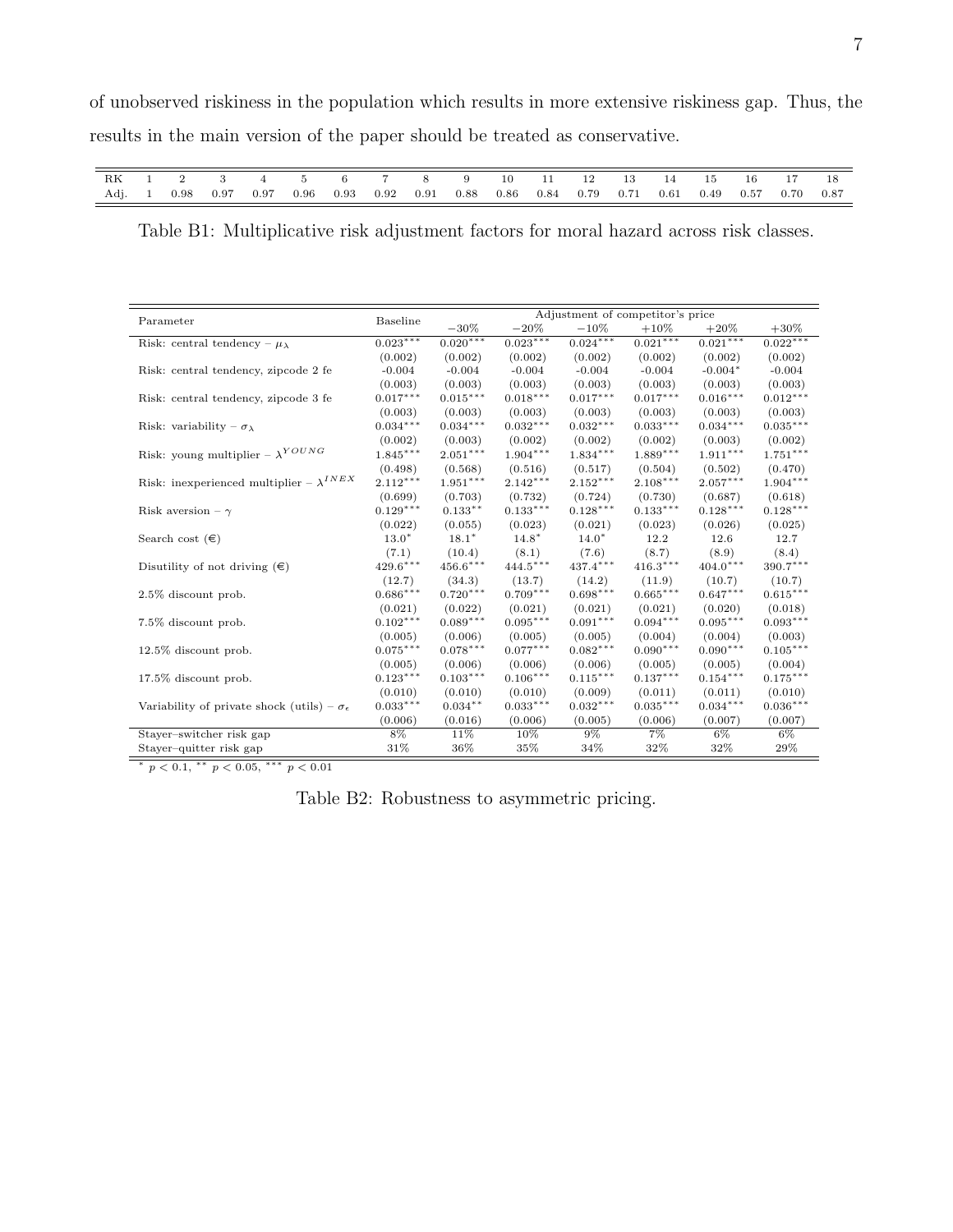| Make              | Risk                    | Risk aversion         | Outside       |  |
|-------------------|-------------------------|-----------------------|---------------|--|
|                   | central tendency, $\mu$ | coefficient, $\gamma$ | option, $u_0$ |  |
| Renault           | $0.025***$              | $0.185***$            | $-402.113***$ |  |
|                   | (0.0009)                | (0.0009)              | (22.9219)     |  |
| Opel              | $0.026***$              | $0.193***$            | $-443.163***$ |  |
|                   | (0.0014)                | (0.0310)              | (0.0231)      |  |
| Volkswagen        | $0.025***$              | $0.356***$            | $-381.920***$ |  |
|                   | (0.0052)                | (0.0349)              | (0.0045)      |  |
| Peugeot           | $0.035***$              | $0.252***$            | $-382.427***$ |  |
|                   | (0.0012)                | (0.0249)              | (0.0090)      |  |
| Ford              | $0.040***$              | $0.366***$            | $-363.308***$ |  |
|                   | (0.0007)                | (0.0325)              | (0.0069)      |  |
| Toyota            | $0.030***$              | $0.168***$            | $-520.246***$ |  |
|                   | (0.0016)                | (0.0275)              | (0.0369)      |  |
| Mercedes          | $0.029***$              | $0.136***$            | $-451.448***$ |  |
|                   | (0.0016)                | (0.0221)              | (0.0184)      |  |
| Citroen           | $0.032***$              | $0.216***$            | $-402.170***$ |  |
|                   | (0.0014)                | (0.0071)              | (0.0093)      |  |
| Fiat              | $0.033***$              | $0.477***$            | $-347.316***$ |  |
|                   | (0.0025)                | (0.0660)              | (0.0053)      |  |
| Mitsubishi        | $0.039***$              | $0.372***$            | $-392.126***$ |  |
|                   | (0.0020)                | (0.0317)              | (0.0120)      |  |
| Seat              | $0.038***$              | $0.369***$            | $-386.990***$ |  |
|                   | (0.0007)                | (0.0030)              | (0.0046)      |  |
| Nissan            | $0.038***$              | $0.211***$            | $-476.452***$ |  |
|                   | (0.0114)                | (0.0120)              | (0.0167)      |  |
| Audi              | $0.029***$              | $0.251***$            | $-402.174***$ |  |
|                   | (0.0086)                | (0.0145)              | (0.0125)      |  |
| <b>BMW</b>        | $0.015***$              | $0.165***$            | $-402.225***$ |  |
|                   | (0.0045)                | (0.0286)              | (0.0128)      |  |
| Honda             | $0.035***$              | $0.391***$            | $-382.173***$ |  |
|                   | (0.0038)                | (0.0869)              | (0.0079)      |  |
| Car value slope   | $0.007***$              | $0.067***$            | $-0.148***$   |  |
|                   | 0.0001                  | 0.0123                | 0.0047        |  |
| Car weight slope  | 0.005                   | $-0.051$              | $0.035*$      |  |
|                   | 0.0031                  | 0.0549                | 0.0203        |  |
| Horse power slope | $-0.005$                | 0.008                 | $-0.246***$   |  |
|                   | 0.0081                  | 0.0409                | 0.0288        |  |
|                   |                         |                       |               |  |

<span id="page-7-0"></span>Table B3: Estimates with extended data set – fixed effects.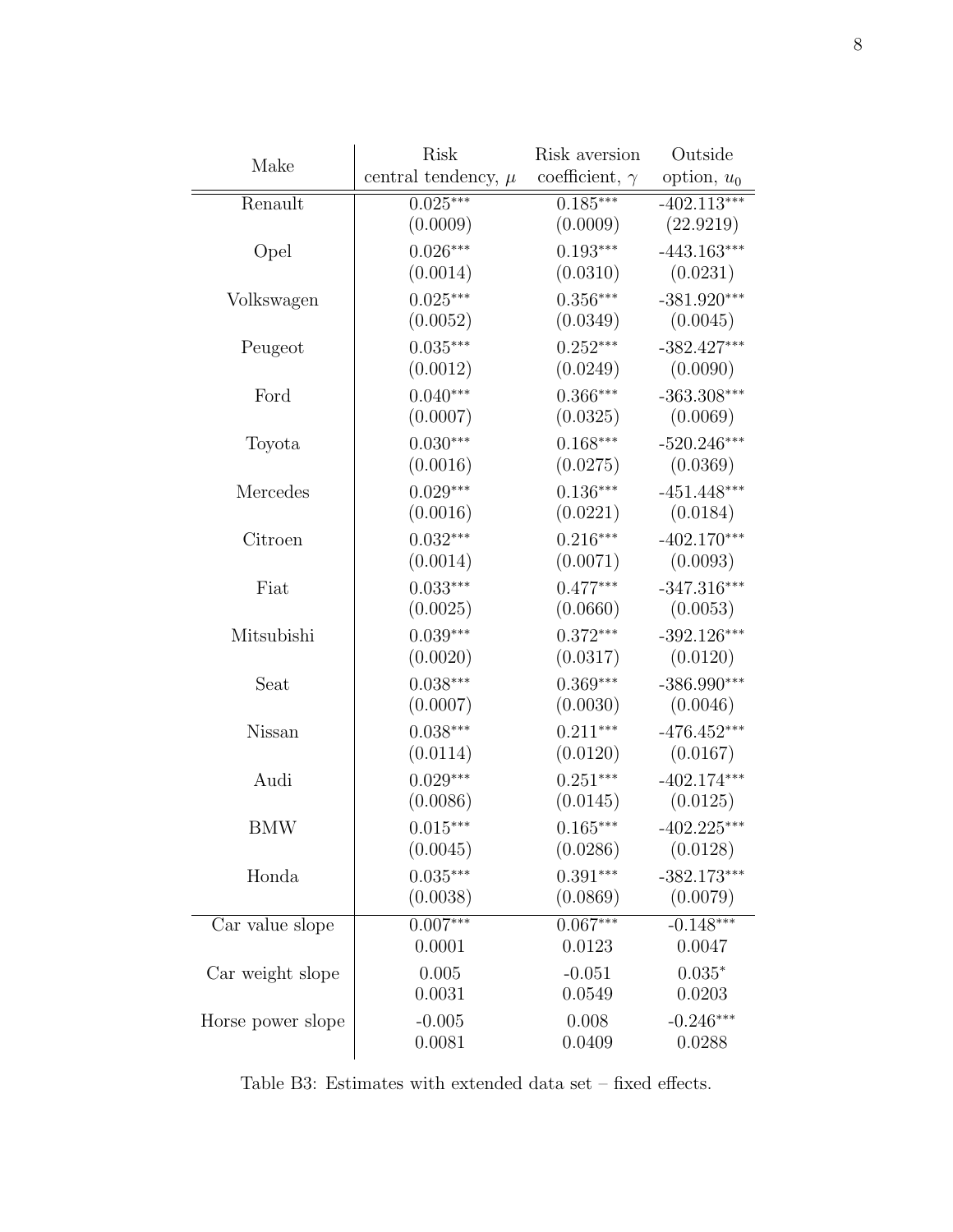| Parameter                                                      | Estimate               |
|----------------------------------------------------------------|------------------------|
| Risk: central tendency, zipcode 2 fixed effect                 | $-0.002**$<br>(0.0006) |
| Risk: central tendency, zipcode 3 fixed effect                 | $0.018***$<br>(0.0009) |
| Risk: variability – $\sigma_{\lambda}$                         | $0.034***$<br>(0.0001) |
| Risk: young multiplier – $\lambda^{YOUNG}$                     | $1.845***$<br>(0.1013) |
| Risk: inexperienced multiplier – $\lambda^{INEX}$              | $2.112***$<br>(0.1627) |
| Search cost $(\epsilon)$ – average car value                   | $13.0***$<br>(4.5095)  |
| Search cost $(\epsilon)$ – car value slope $(\epsilon 1,000s)$ | $0.1***$<br>(0.0227)   |
| $2.5\%$ discount prob.                                         | $0.686***$<br>(0.0046) |
| 7.5\% discount prob.                                           | $0.102***$<br>(0.0011) |
| $12.5\%$ discount prob.                                        | $0.075***$<br>(0.0010) |
| $17.5\%$ discount prob.                                        | $0.123***$<br>(0.0025) |
| Variability of private shock (utils) – $\sigma_{\epsilon}$     | $0.060***$<br>(0.0036) |

Table B4: Estimates with extended data set – other structural parameters.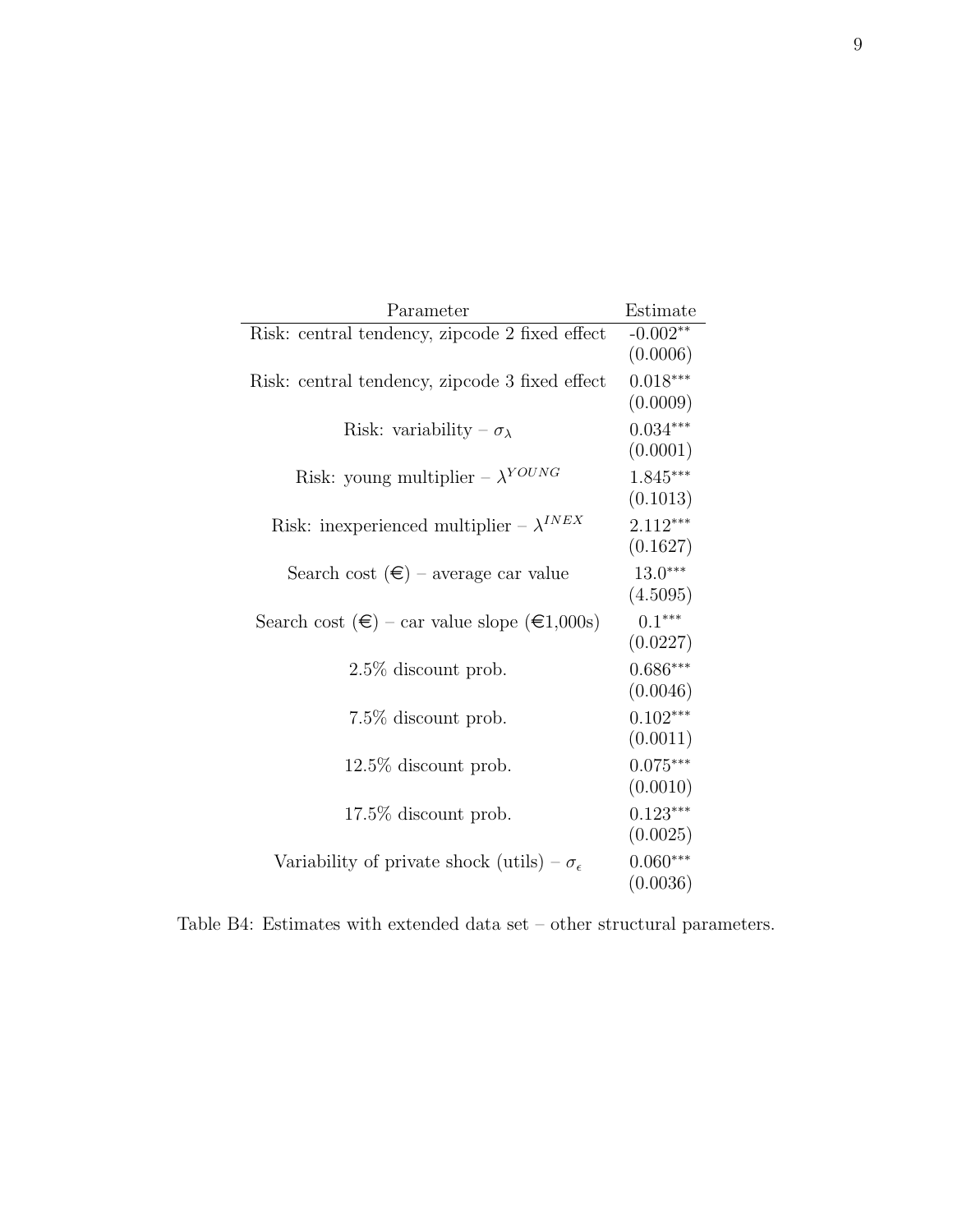|             |                                             | (1)                 | (2)           | (3)         |  |
|-------------|---------------------------------------------|---------------------|---------------|-------------|--|
|             |                                             | Correlation between | Heterogeneous | Moral       |  |
|             |                                             | riskiness and       | risk aversion | hazard      |  |
|             |                                             | search cost         |               |             |  |
|             | Central tendency – $\mu_{\lambda}$          | $0.023***$          | $0.025***$    | $0.034***$  |  |
|             |                                             | (0.0026)            | (0.0021)      | (0.0009)    |  |
|             | Central tendency                            | $-0.004$            | $-0.005*$     | $-0.004***$ |  |
|             | Zip 2 fixed effect                          | (0.0026)            | (0.0028)      | (0.0001)    |  |
| Risk        | Central tendency                            | $0.016***$          | $0.018***$    | $0.018***$  |  |
|             | Zip 3 fixed effect                          | (0.0034)            | (0.0033)      | (0.0001)    |  |
|             | Variability – $\sigma_{\lambda}$            | $0.032***$          | $0.039***$    | $0.061***$  |  |
|             |                                             | (0.0035)            | (0.0022)      | (0.0009)    |  |
|             | Young                                       | $1.833**$           | $1.650***$    | $1.910***$  |  |
|             | Multiplier – $\bar{\lambda}^{YOUNG}$        | (0.7410)            | (0.5823)      | (0.4299)    |  |
|             | Inexperienced                               | $1.953**$           | $1.812**$     | $2.221**$   |  |
|             | Multiplier – $\lambda^{INEX}$               | (0.9413)            | (0.7472)      | (0.9524)    |  |
|             | Central tendency – $\gamma$                 | $0.132**$           | $0.015*$      | 0.114       |  |
| <b>Risk</b> |                                             | (0.0517)            | (0.0082)      | (0.0714)    |  |
| aversion    | Variability – $\sigma_{\gamma}$             |                     | 0.092         |             |  |
|             |                                             |                     | (calibrated)  |             |  |
|             | Average riskiness                           | 14.710              | $12.265***$   | 13.547*     |  |
|             |                                             | (10.2265)           | (1.8455)      | (7.5579)    |  |
| Search      | Conditional on                              | 33.466*             |               |             |  |
| cost        | mean+ $1\sigma$ riskiness                   | (17.5580)           |               |             |  |
|             | Conditional on                              | 6.466               |               |             |  |
|             | mean- $1\sigma$ riskiness                   | (3.9934)            |               |             |  |
|             | Disutility of                               | 423.947***          | 371.009***    | 409.124***  |  |
|             | not driving $(\epsilon)$                    | (23.0303)           | (4.3599)      | (43.0057)   |  |
|             | $2.5\%$ discount prob.                      | $0.673***$          | $0.653***$    | $0.682***$  |  |
|             |                                             | (0.0206)            | (0.0135)      | (0.0121)    |  |
|             | 7.5\% discount prob.                        | $0.092***$          | $0.101***$    | $0.099***$  |  |
| Other       |                                             | (0.0040)            | (0.0028)      | (0.0028)    |  |
| parameters  | $12.5\%$ discount prob.                     | $0.090***$          | $0.091***$    | $0.079***$  |  |
|             |                                             | (0.0052)            | (0.0034)      | (0.0029)    |  |
|             | $17.5\%$ discount prob.                     | $0.130***$          | $0.140***$    | $0.127***$  |  |
|             |                                             | (0.0104)            | (0.0071)      | (0.0060)    |  |
|             | Variability of                              | $0.034**$           | $0.013***$    | 0.032       |  |
|             | private shock (utils) – $\sigma_{\epsilon}$ | (0.0137)            | (0.0012)      | (0.0224)    |  |
| Risk        | Switcher                                    | 16.2%               | $9.2\%$       | $8.6\%$     |  |
| gap         | Quitter                                     | 31.9%               | 41.4%         | 37.8%       |  |

<span id="page-9-0"></span>Table B5: Alternative specifications.